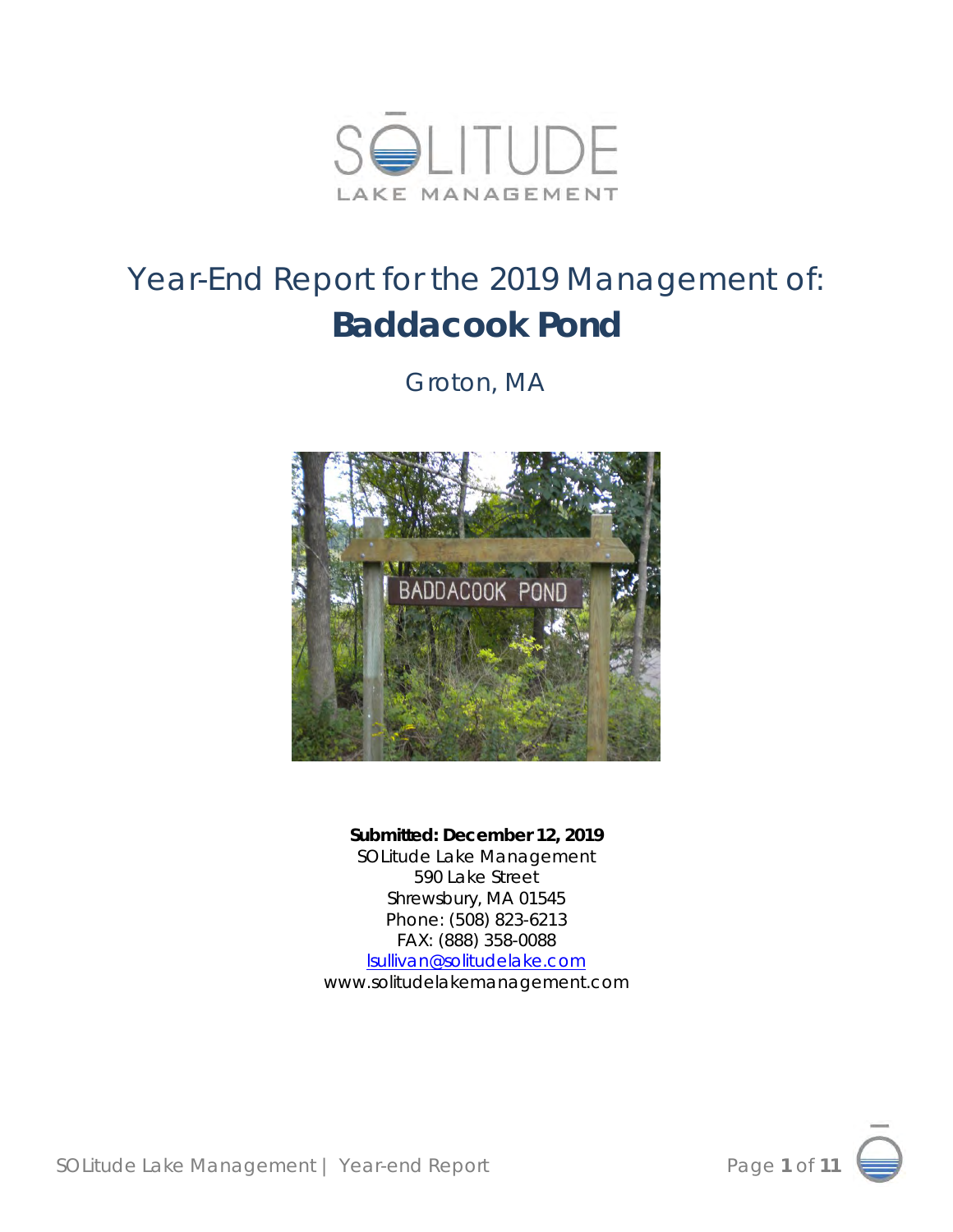# Table of Contents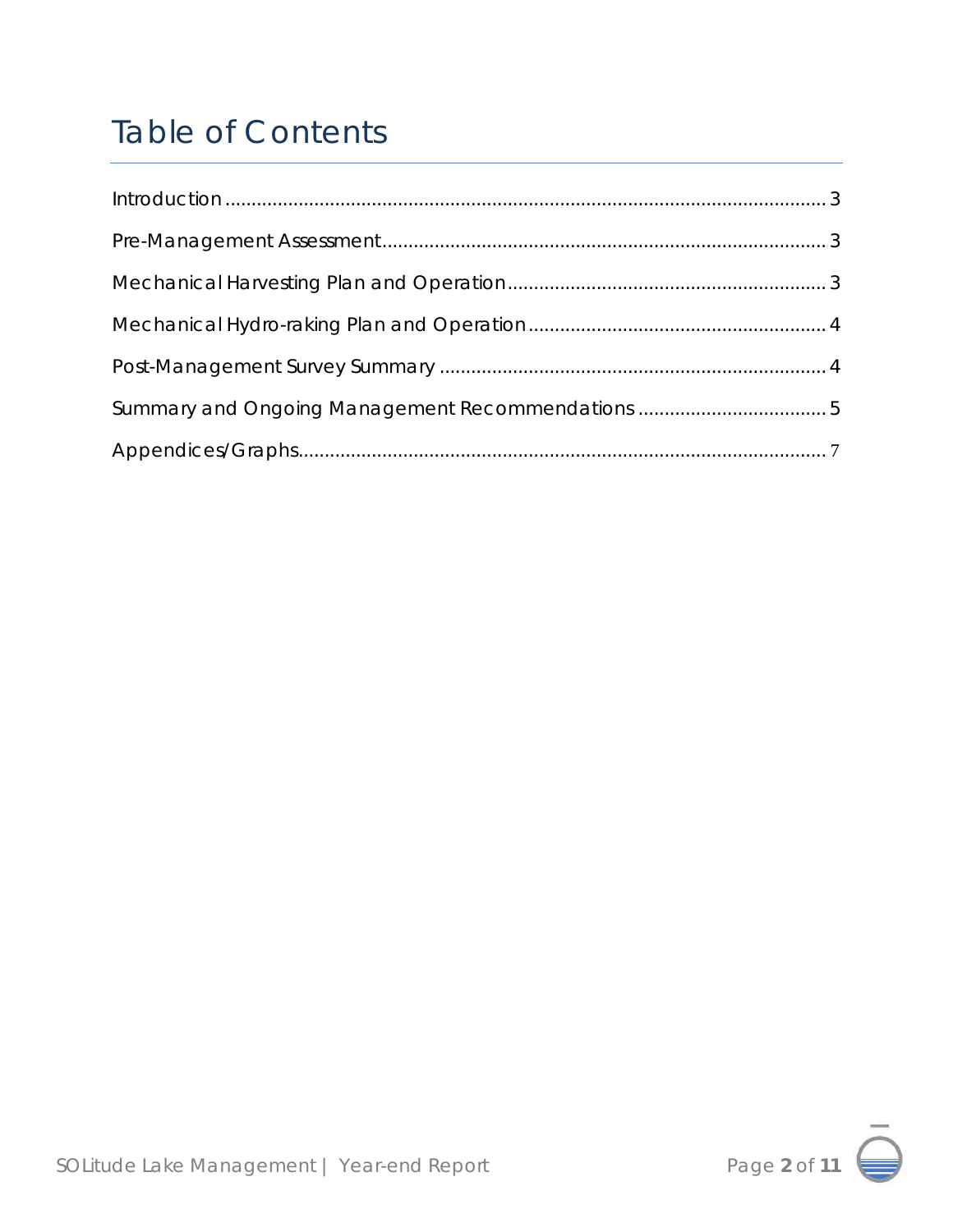#### **Introduction**

Below is a summation of the Baddacook Pond 2019 aquatic management program. This report details all aspects of this program including: surveys, harvesting/hydro-raking data, and ArcGIS mapping of the management areas. This project was performed for and funded by the Town of Groton, with the objective of reducing plant biomass and restoring open-water areas throughout the littoral zone of Baddacook Pond.

#### **Pre-Management Assessment**

The Pre-Management Assessment was performed on July 12th, 2019 by a SŌLitude Aquatic Specialist. The waterbody's littoral zone was surveyed using two techniques: throw-rake tosses and hydro-acoustic sonar. Throw-rake tosses were performed periodically to assess the distribution and density of the aquatic vegetation assemblage. Hydro-acoustic sonar provides the ability to determine the extent of growth within the pond. The submersed macrophyte community was codominated by two invasive species, variable water milfoil (*Myriophyllum heterophyllum*) and fanwort (*Cabomba carolinana*). Other beneficial native species included large-leaf pondweed (*Potamogeton amplifolius*), with stonewort (*Nitella sp.*) and other pondweed species (*Potamogeton sp.*) less frequently encountered. Shallow areas of the pond, with water depths less than 4-feet, and a mucky substrate were densely populated with white waterlily (*Nymphaea odorata*), yellow waterlily (*Nuphar variagata*), and watershield (*Brasenia schreberi*) that were beginning to have surface leaves. Please refer to **Figure 1**, for a map of the Premanagement acoustic sonar map, exhibiting the biovolume data within Baddacook Pond.

#### **Mechanical Harvesting Plan and Operations**

Prior to harvesting operations, SOLitude Lake Management (SOLitude) applied for a Special Use Permit to use the boat launch during operations. Once this was obtained (Permit #13329), it was determined that mechanical harvesting would begin the week of July 15, 2019. To that end, on July 15th, the dump truck rental an operator was also employed at the Baddacook Pond Boat Launch and operations commenced utilizing the town's aquatic weed harvester.

The first harvesting event consisted of 11.25 days (90 hours) of mechanical harvesting beginning on July 15<sup>th</sup> and concluding on August 21<sup>st</sup>. This event experienced delays in production due to equipment failure. During operations, all collected material was off-loaded into dump truck at the designated off-loading area. The plant material was then transported to the local landfill/composting site.



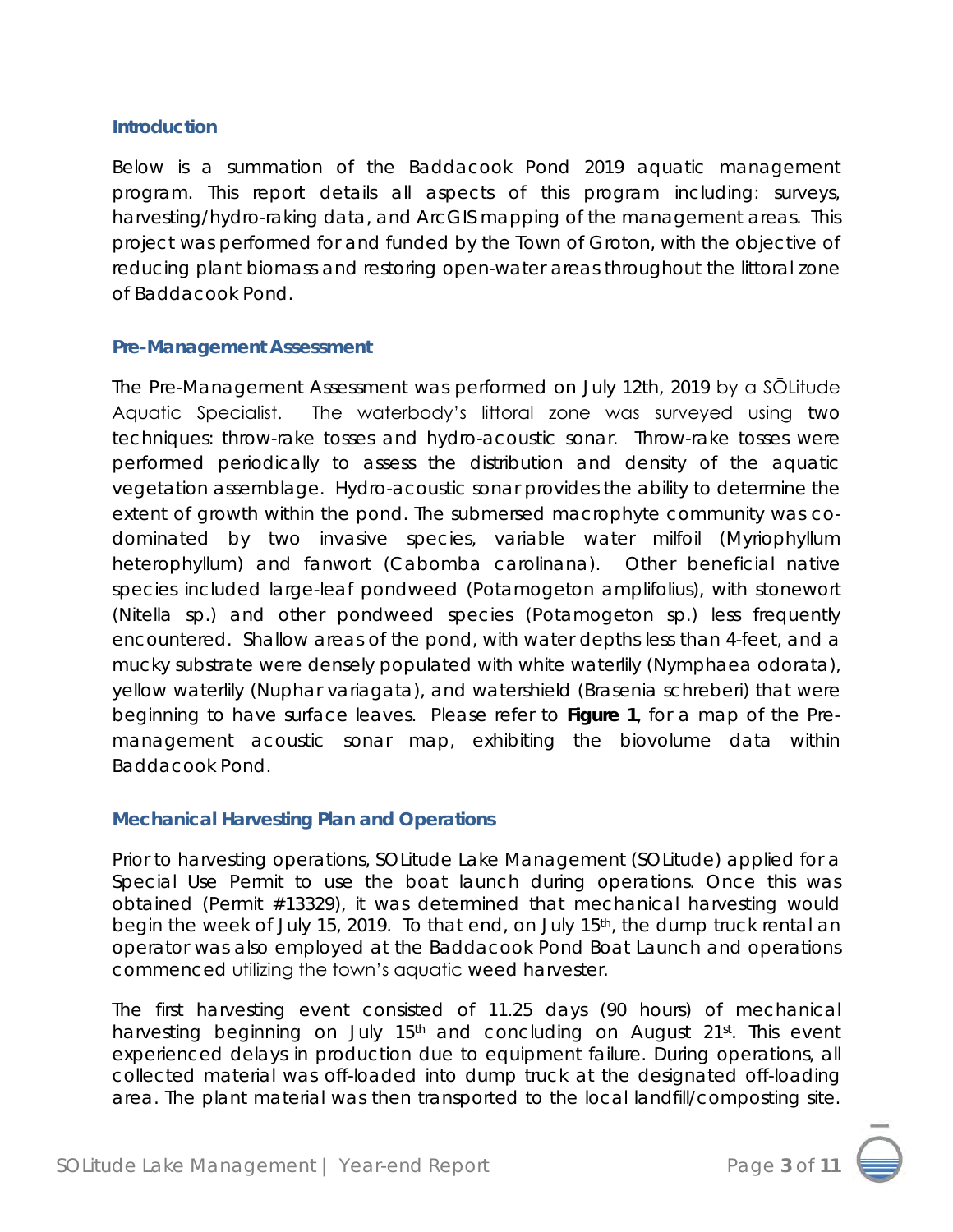During operations the harvester operator started south and then proceeded around the pond in a counterclockwise fashion, focusing on invasive species removal and recouping open water space. Please refer to **Figure 2** for a map of the harvested areas during this management period. The first harvesting event removed a total of 59 loads of material from the waterbody, each load was approximately 4 cubic yards in volume, totaling 236 cubic yards.

The second harvesting event began after the hydro raking on September 30th and consisted of 10 days (80 hours). During this time period 62 loads of aquatic vegetation was removed from the water body, equating to 248 cubic yards. MassWildlife Natural Heritage and Endangered Species Division (NHESP) made a finding that given the likely presence of Blanding's Turtle hatchlings in the Pond, the Division requires that the harvester (and hyrdo-rake) operations remain 50 feet from the water's edge between September 15 and April 15 in order to avoid adverse effects to the actual Resource Area habitats of state listed wildlife species (310 CMR 10.59) and to avoid prohibited take of state-listed species (321 CMR 10.18 (2)(a)). Due to restrictions set forth by Natural Heritage, the harvester was limited to areas 50 feet away from the shoreline for the second harvesting event. In sum, the 2019 harvesting effort totaled 170 hours and collected a total of 121 dump truck loads equating to 484 cubic yards of plant material. The plant biomass was a combination of invasive fanwort and variable milfoil.

#### **Mechanical Hydro-raking Plan and Operation**

Mechanical hydro-raking services commenced after the first harvest starting on September 3, 2019. Nineteen days (150 hours) of mechanical hydro-raking ensued, concluding on September 27, 2019. During operations, the hydro-rake off-loaded the collected organic material onto the harvester conveyor. Once full the harvester operator transported the material to the designated off-loading site. From there, the same process took place as the previous harvesting operation.

Hydro-raking services were performed on select areas of Baddacook Pond, including both common areas as well as private shoreline areas. Please refer to **Figure 3** for a map of the designated hydro-raking areas, as well as **Appendix A** for a chart of the areas hydro-raked each day. The collected organic material comprised of a combination of accumulated organic matter, floating islands, emergent vegetation, floating-leaf vegetation, and submersed vegetation.

In sum, the 2019 hydro-raking effort totaled 150 hours and collected a total of 217 dump truck loads equating to 868 cubic yards of plant material, root systems and organic matter.

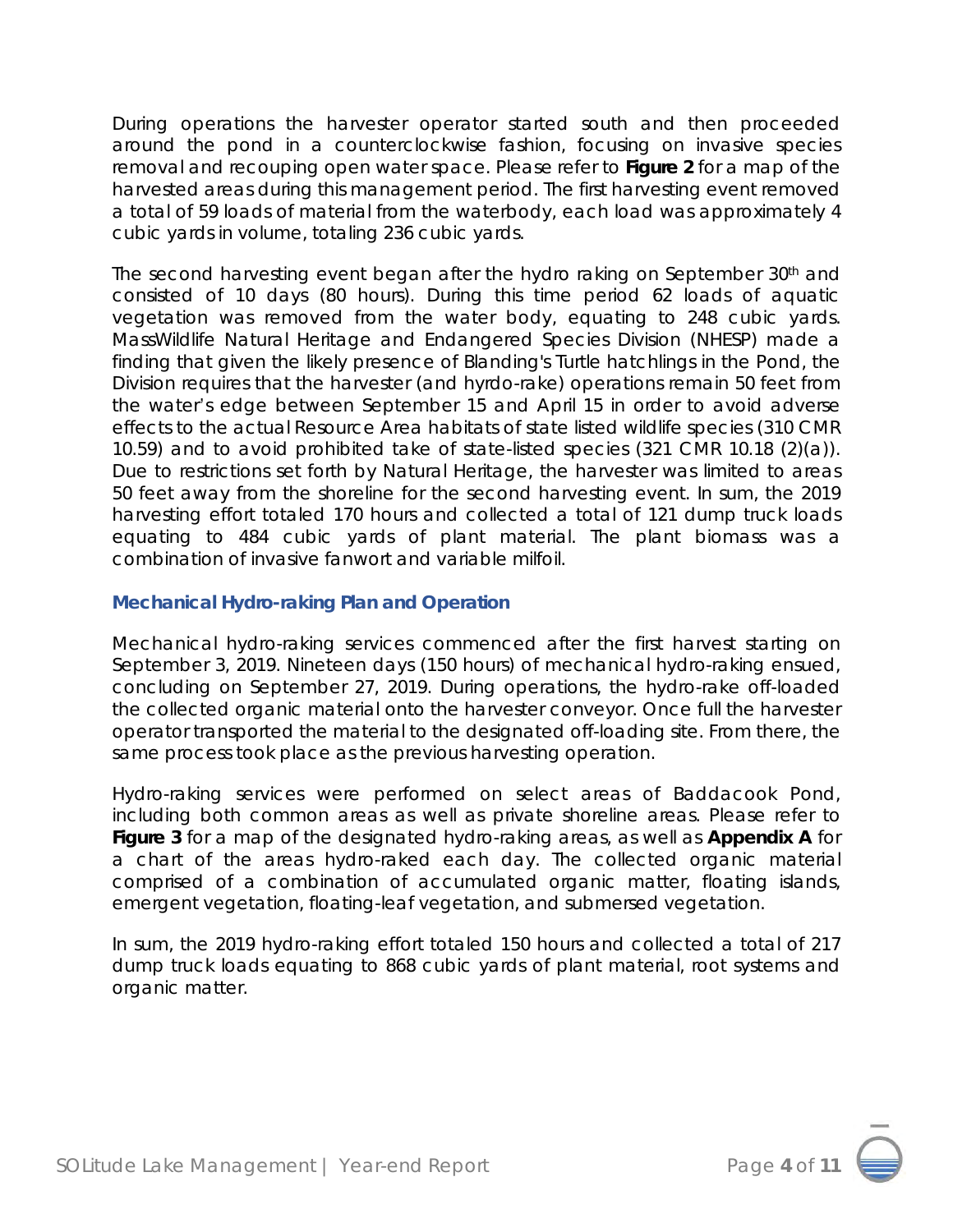#### **Post Management Survey Summary**

The Post-Management Survey was performed by a SŌLitude Aquatic Specialist on October 25, 2019. A similar survey methodology to the Pre-Management Assessment was performed utilizing throw-rake tosses and hydro-acoustic sonar. While variable watermilfoil and fanwort continued to be the co-dominant vegetation observed in the waterbody, neither species were topped-out; both were commonly observed 1-2 feet below the water's surface. The most prevalent areas of growth were close to shoreline. Again, large-leaf pondweed was the most common native species, growing along the western shoreline. Other species observed in trace and sparse densities included stonewort, coontail (*Ceratophyllum demersum*), and other pondweed species. Floating-leaf species growth was senescing, but significant reductions were observed along the portions of the shoreline and high-use areas of the pond. Please refer to **Figure 4** for a map of the collected hydro-acoustic data. As shown, the majority of hydro-raked areas showed a significant decrease in collected biovolume in the post management survey. The most prominent reductions were shown in the western and eastern cove. These areas contained 90-100% biovolume in the pre-management survey which reduced to about 30-40% in the post management survey. There were some portions of the pond that still had significant density levels, in particular a portion of the southern cove, due to the 50-foot shoreline buffer put into place by Natural Heritage.

#### **Summary and Ongoing Management Recommendations**

Overall the 2019 management program effectively maintained Baddacook Pond reducing a total of 1,352 cubic yards of plant biomass/organic matter within the open water space. The harvesting effort successfully controlled the variable watermilfoil and fanwort infestation, with the plants still shown 1 to 2 feet under the water's surface in the post management survey at the end of October. The hydroraking effort also showed positive results as shown in the attached biovolume maps. Our objectives of reducing plant biomass and restoring open-water areas throughout the littoral zone of Baddacook Pond were achieved.

Over the last three years, there has been significant plant biomass reduction. However, the targeted plants are invasive species which have the ability to spread and grow rapidly. It is important that continuous management be done in order to continue to reduce the plant densities. Mechanical harvesting is a moderate cost method to keep eutrophication at bay, improving water quality and slowing the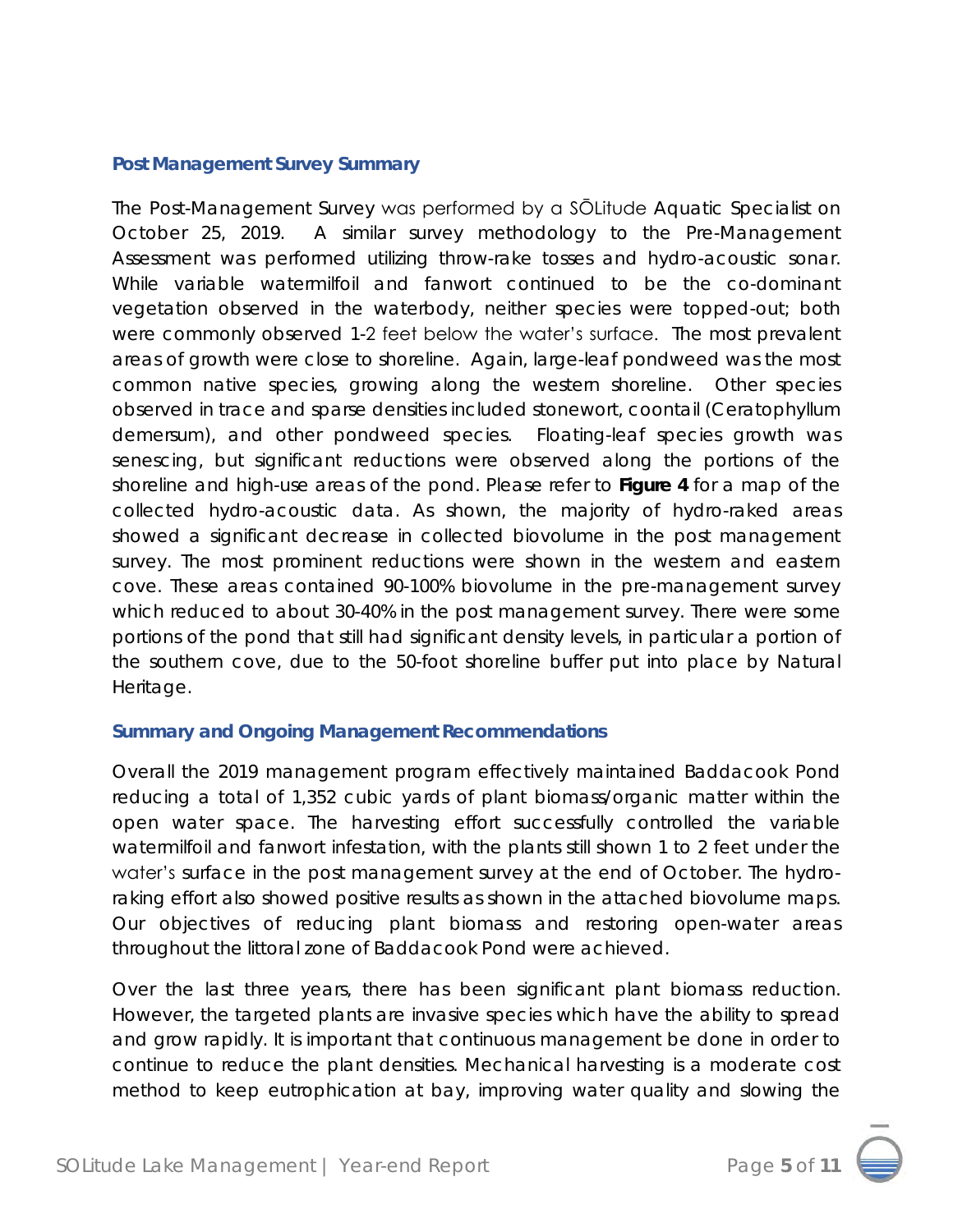growth. Hydro-raking has proven to be effective, clearing dense areas that the harvester could not reach. It has the ability to create depth and remove the root systems. However, the hydro rake is unable to effectively cover a large distance that the harvester can. Hydro-raking is not as cost-effective as harvesting for the town, however if used in the same areas for multiple years it is likely there will be a significant decrease in plant density due to the ability to remove the root systems, and restore depth.

Keeping the objectives of this project in mind, SOLitude is recommending a similar management approach next year encompassing both mechanical harvesting and hydro-raking methods. Looking ahead to 2020, SOLitude recommends to continue to coordinate the pre-management survey in close proximity to the commencement of the mechanical harvesting efforts; this will enhance the accuracy of the data regarding the success of the harvesting efforts. It would be beneficial to test run the harvester at the beginning of the season to ensure there are no mechanical issues that would delay the project. Preventing delays will allow us to complete most of the management before the restriction by Natural Heritage goes into effect. In retrospect, the locations that the hydro-rake targeted changed throughout the three-year management plan. The change of the location each year hinders the ability to test the hydro-rake's effectiveness over a three-year period. Going forward, implementing the hydro rake in the same location from year to year would allow us to see if this would have more of an impact.

Please contact us if you have any questions or require additional information.

Sincerely,

Lauren Sullivan

Lauren Sullivan

Project Coordinator

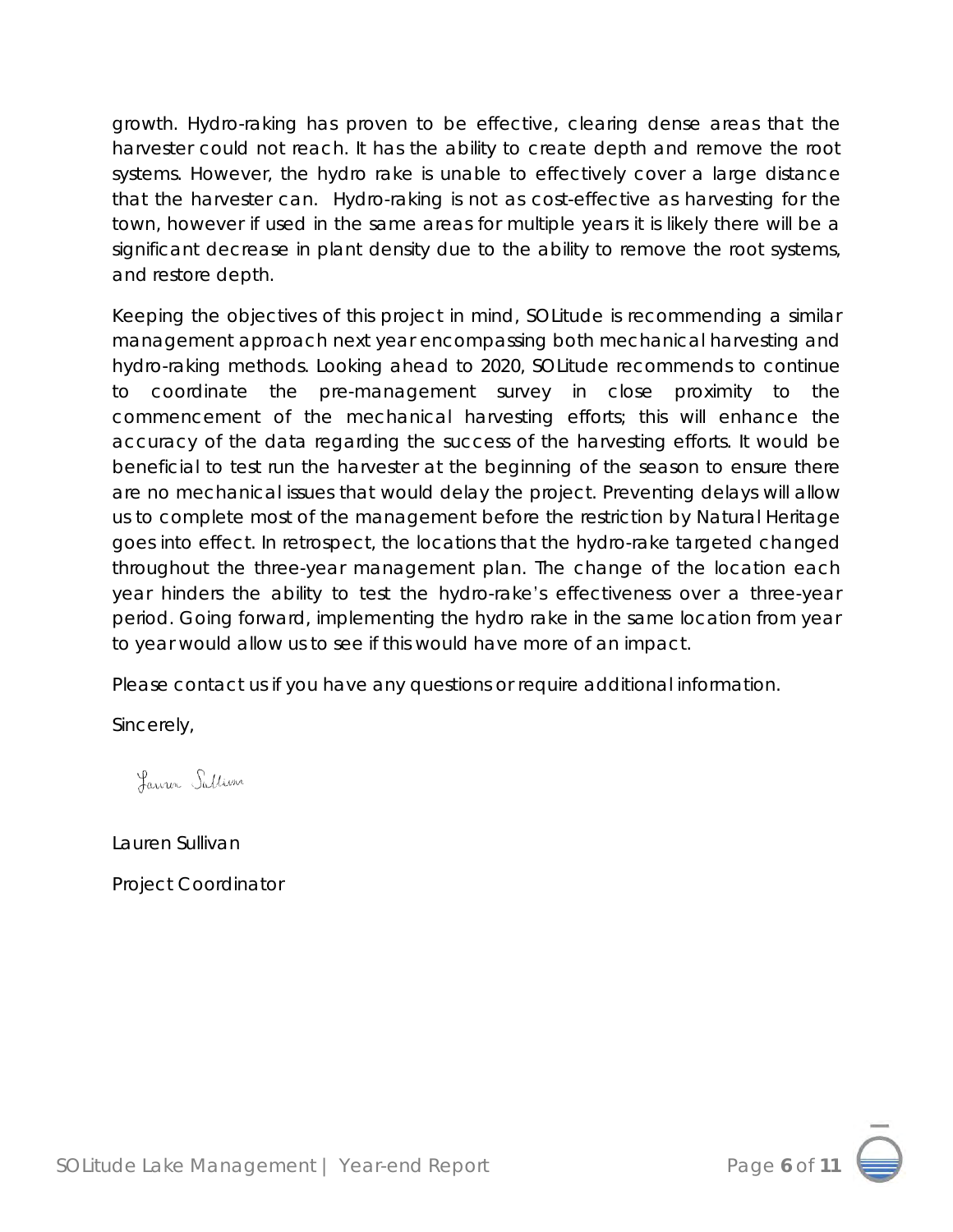### **Appendix A:**

Hydro Raking Log- 2019:

| Date          | Operation<br>hours | $#$ of<br>Harves<br>ter<br>Loads | $#$ Of<br>Loads to<br>Transfer<br>station | Areas Hydro-raked<br>(in general) | <b>Issues or Repairs</b>  |
|---------------|--------------------|----------------------------------|-------------------------------------------|-----------------------------------|---------------------------|
| 8/29/20<br>19 | $\overline{2}$     |                                  |                                           | Area 1 (Not correct<br>location)  | Piston Blew               |
| 8/30/20<br>19 |                    |                                  |                                           |                                   | Piston Blew               |
| 9/2/201<br>9  |                    |                                  |                                           | Holiday                           |                           |
| 9/3/201<br>9  | 8                  | 9                                | 9                                         | Area 1 (not correct<br>location)  |                           |
| 9/4/201<br>9  | 10                 | 11                               | 11                                        | Area 1 (Not correct<br>location)  |                           |
| 9/5/201<br>9  | 10                 | 21                               | 21                                        | Area 2                            |                           |
| 9/6/201<br>9  | 10                 | 21                               | 21                                        | Area 2 & 3                        |                           |
| 9/9/201<br>9  | 8                  | 9                                | 9                                         | Area 1                            |                           |
| 9/10/20<br>19 | 10                 | 11                               | 11                                        | Area 3                            |                           |
| 9/11/20<br>19 | 10                 | 11                               | 11                                        | Area 3                            |                           |
| 9/12/20<br>19 | $\overline{4}$     | 5                                | 5                                         | Area 3                            | Dump Truck Driver<br>down |
| 9/13/20<br>19 | 10                 | 11                               | 11                                        | Area 5 & Area 4                   |                           |

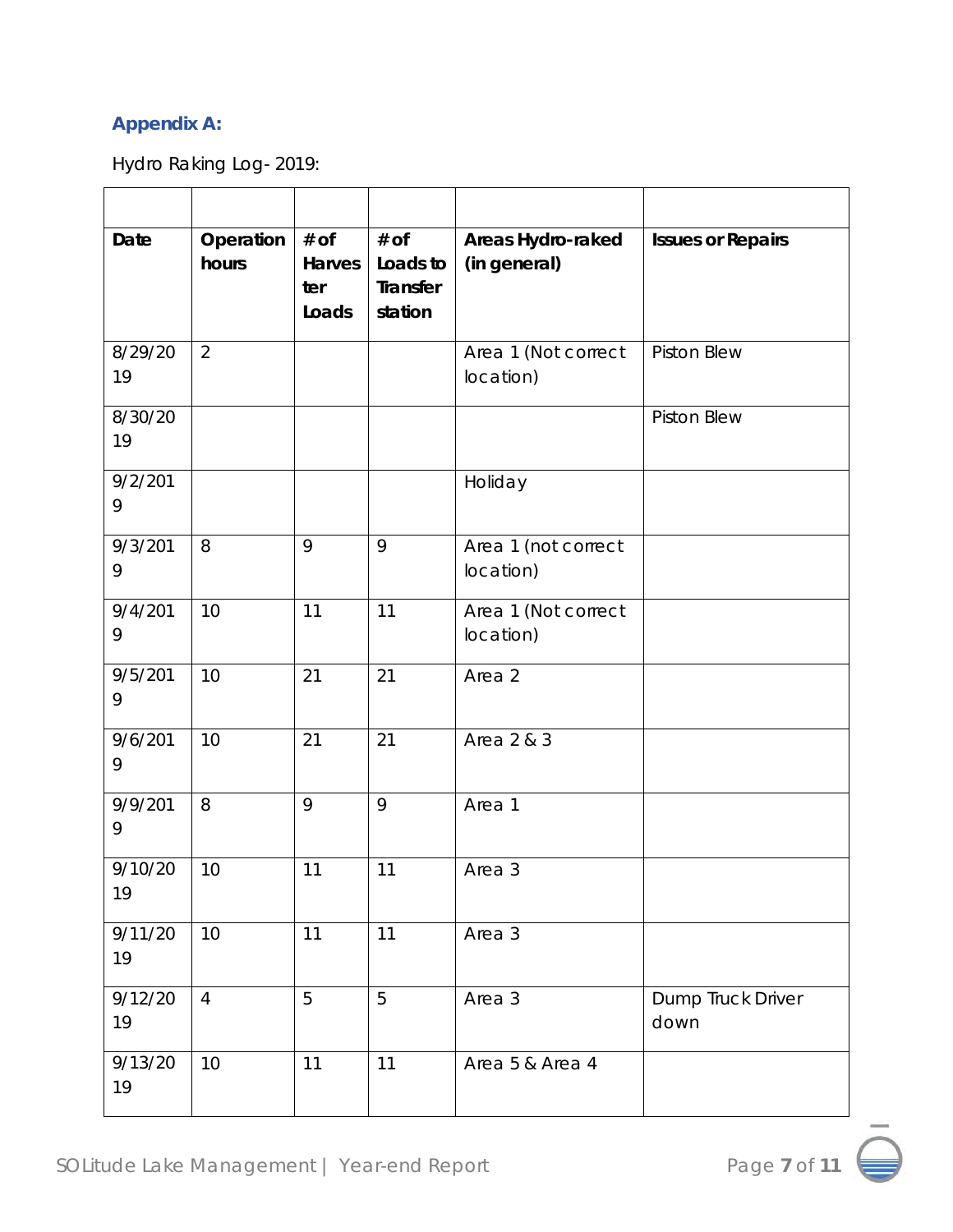| 9/16/20<br>19 | 8              | 17             | 17            | Area 2     |                |
|---------------|----------------|----------------|---------------|------------|----------------|
| 9/17/20<br>19 | 10             | 21             | 21            | Area 2     |                |
| 9/18/20<br>19 | 10             | 21             | 21            | Area 2     |                |
| 9/19/20<br>19 | 10             | 16             | 16            | Area 2 & 3 |                |
| 9/20/20<br>19 | 10             | 11             | 11            | Area 3 & 4 |                |
| 9/23/20<br>19 | 3              | $\mathfrak{Z}$ | $\mathcal{S}$ | Area 4     | Seal blew      |
| 9/24/20<br>19 | 10             | 11             | 11            | Area 2     |                |
| 9/25/20<br>19 |                |                |               |            | Keith out Sick |
| 9/26/20<br>19 | $\overline{7}$ | 8              | 8             | Area 2     |                |
| 9/27/20<br>19 |                |                |               |            | Demob          |

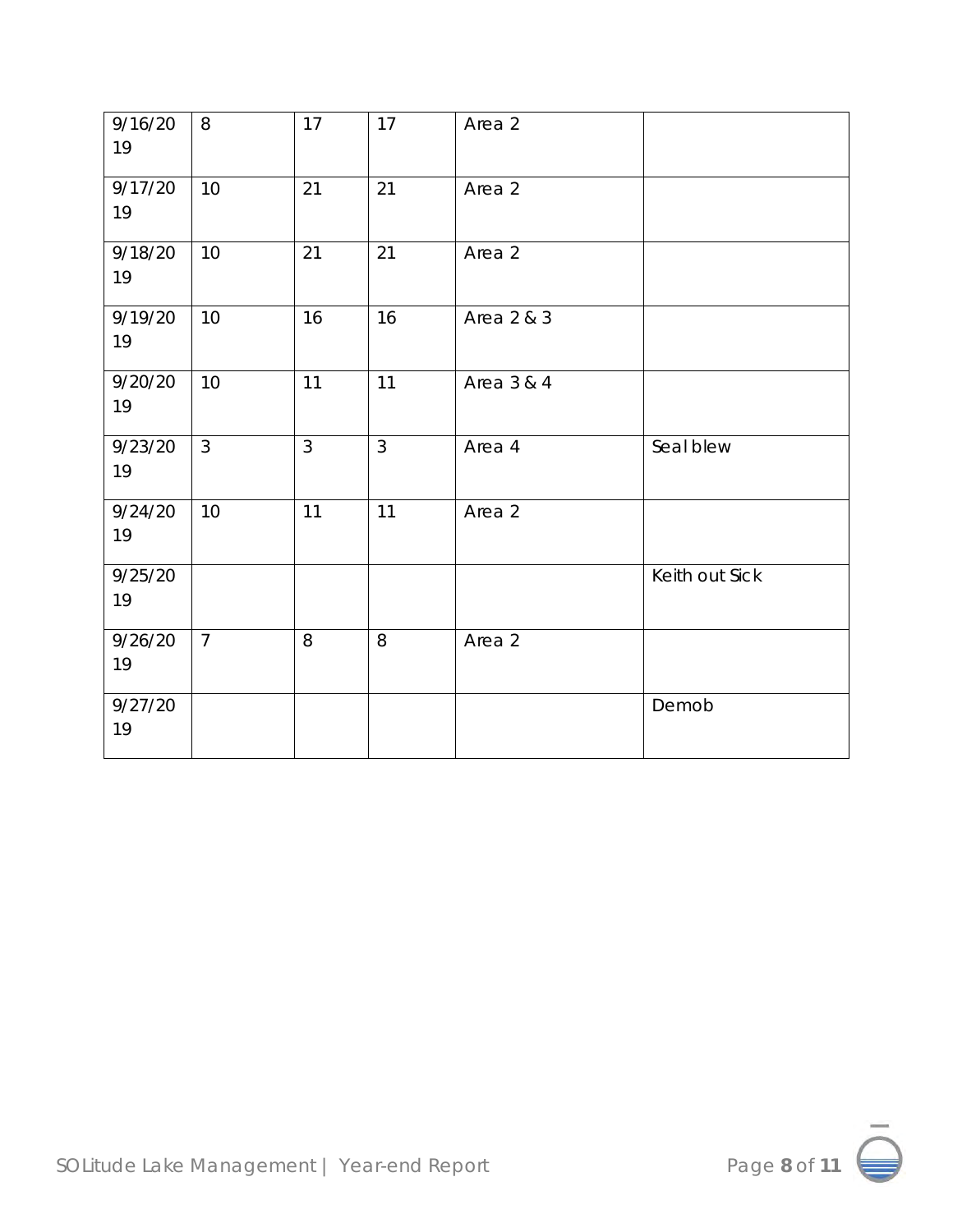**Appendix B:** Mechanical Harvesting Log: First Harvest

| 7/15/2019 |                | 1              | 1              | 1              |                                                                               |
|-----------|----------------|----------------|----------------|----------------|-------------------------------------------------------------------------------|
| 7/16/2019 | 8              |                |                |                | Harvesting down Fuel<br>filter and line issue.<br>Hours spent on<br>repairing |
| 7/17/2019 | 8              |                |                |                | Harvesting down Fuel<br>filter and line issue.<br>Hours spent on<br>repairing |
| 7/18/2019 | 8              |                |                |                | Harvesting down Fuel<br>filter and line issue.<br>Hours spent on<br>repairing |
| 7/19/2019 | 6              |                |                |                | Harvesting down Fuel<br>filter and line issue.<br>Hours spent on<br>repairing |
| 7/22/2019 |                |                |                |                |                                                                               |
| 7/23/2019 | $\overline{7}$ | $\mathbf{1}$   | $\mathbf{1}$   | $\mathbf{1}$   | <b>Harvester Down</b>                                                         |
| 7/24/2019 | 5              | 3              | $\overline{2}$ | $\overline{2}$ | <b>Harvester Down</b>                                                         |
| 7/25/2019 | 3              |                |                |                | Harvester Down                                                                |
| 7/26/2019 |                | $\overline{2}$ | $\overline{2}$ | $\overline{2}$ |                                                                               |
| 7/29/2019 |                | 1              | $\overline{2}$ | $\overline{2}$ |                                                                               |
| 7/30/2019 |                |                |                |                | <b>Harvester Down</b>                                                         |
| 7/31/2019 |                |                |                |                | <b>Harvester Down</b>                                                         |
| 8/1/2019  |                |                |                |                | <b>Harvester Down</b>                                                         |
| 8/2/2019  |                |                |                |                | <b>Harvester Down</b>                                                         |

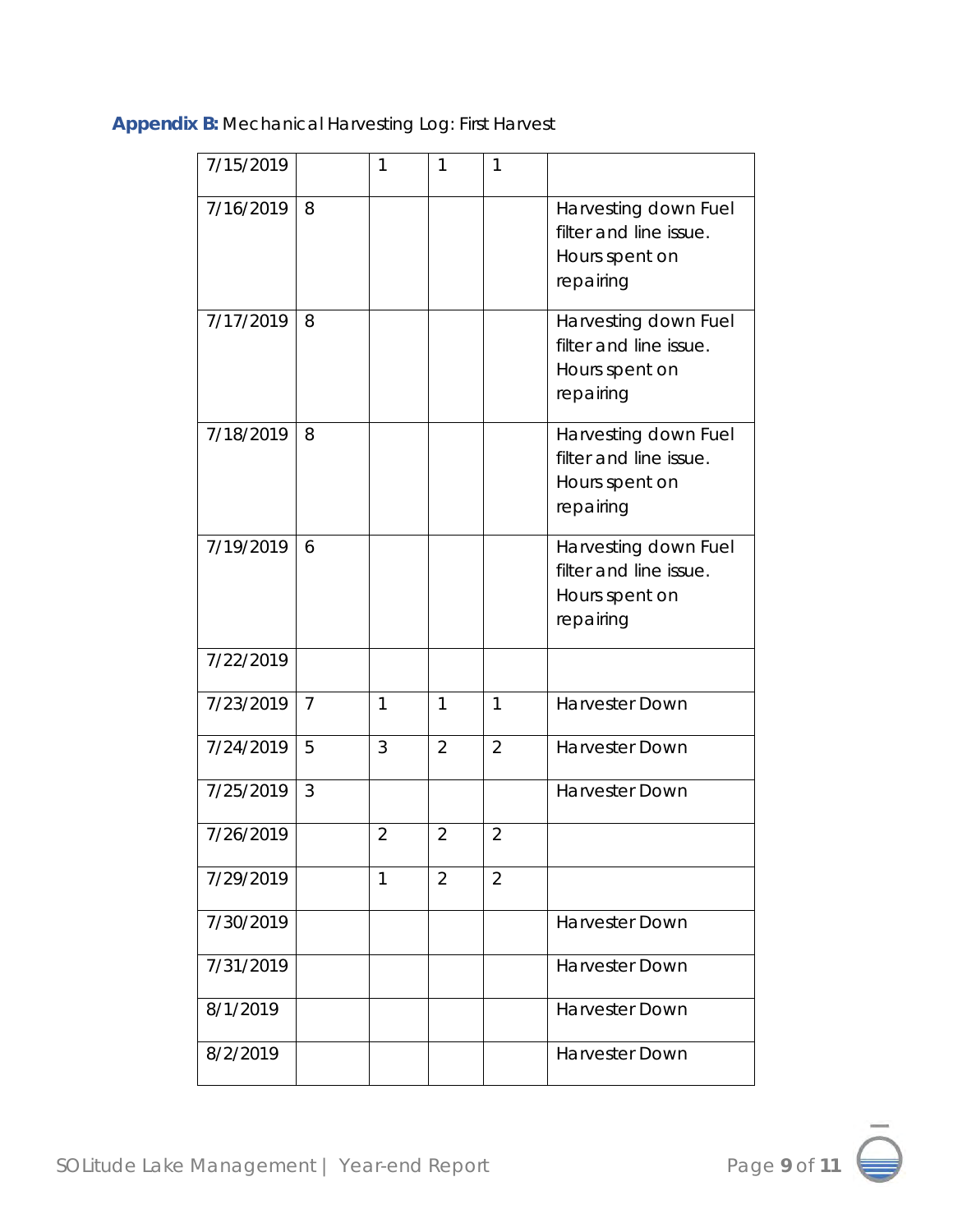| 8/5/2019  |   | 8              | 6              | 6              |                                         |
|-----------|---|----------------|----------------|----------------|-----------------------------------------|
| 8/6/2019  |   | $\overline{4}$ | 3              | 3              |                                         |
| 8/7/2019  | 8 |                |                |                | Repair Conveyer belt                    |
| 8/8/2019  | 5 | 3              | $\overline{2}$ | $\overline{2}$ | Harvester Stall, Garret<br>repair light |
| 8/9/2019  |   | 8              | 6              | 6              |                                         |
| 8/12/2019 |   | 8              | 6              | 6              |                                         |
| 8/13/2019 |   | 8              | 6              | 6              |                                         |
| 8/14/2019 |   | 5              | $\overline{4}$ | $\overline{4}$ | Harvester down fuel<br>filter issue     |
| 8/15/2019 |   | 8              | 6              | 6              |                                         |
| 8/16/2019 |   | 8              | 6              | 6              |                                         |
| 8/19/2019 |   | 8              | 6              | 6              |                                         |
| 8/20/2019 |   | 8              | 6              | 6              |                                         |
| 8/21/2019 |   | 8              | 6              | 6              |                                         |

**Appendix B:** Mechanical Harvesting Log: Second Harvest

| 9/30/2019 | 10 | 14 | 14 | Area 2                                                                           |  |
|-----------|----|----|----|----------------------------------------------------------------------------------|--|
| 10/1/2019 | 10 | 10 | 10 | Area 1, 2 & 4                                                                    |  |
| 10/2/2019 | 10 | 9  | 9  | 4 (Area 4), 1 (Area 2), 2<br>(Section 1 & 3), 2<br>(section 3 and water<br>dept) |  |
| 10/3/2019 | 10 | 7  |    |                                                                                  |  |

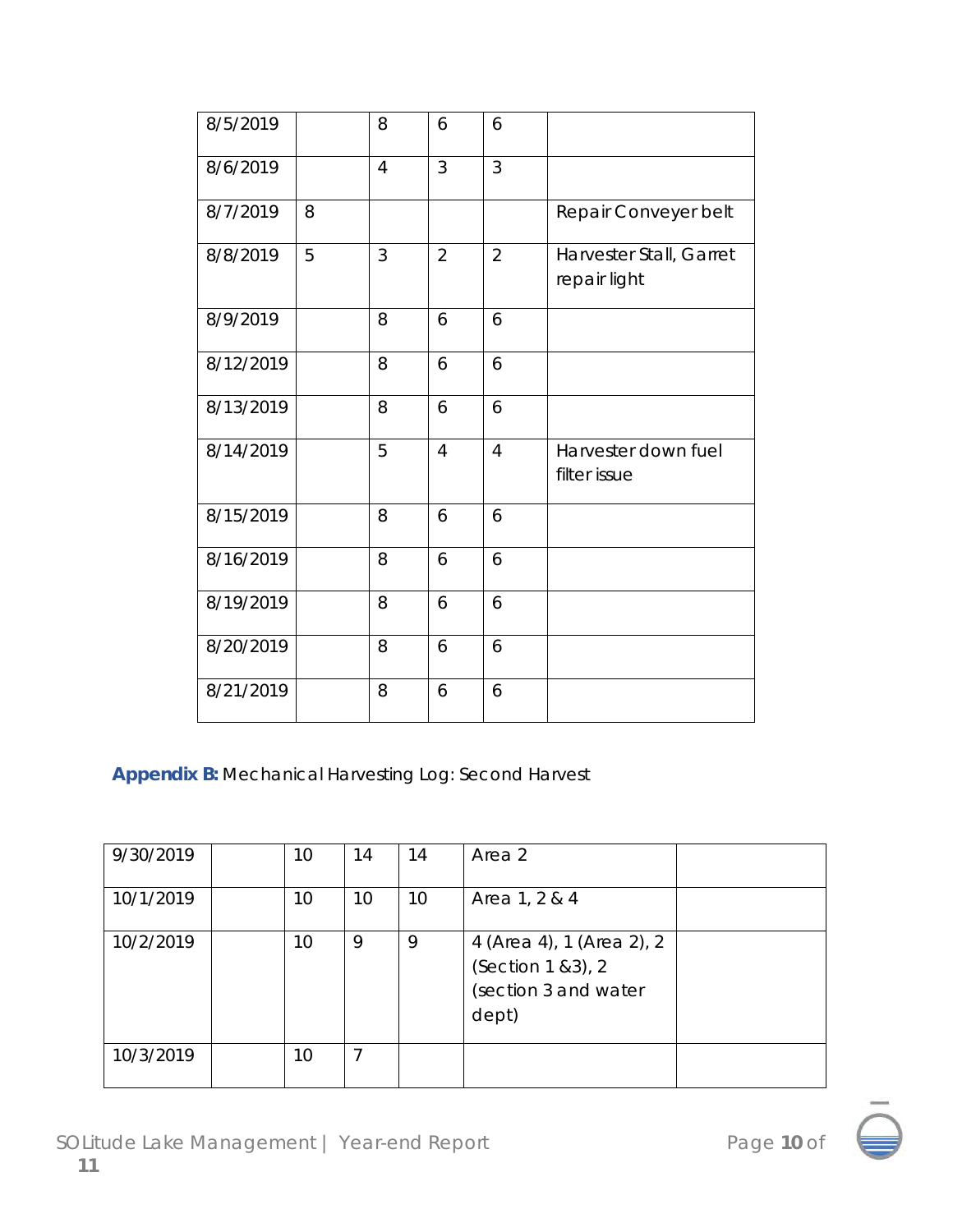| 10/4/2019  | $\overline{4}$ |    |                |                |                                                                        | <b>Cutter Teeth</b><br>Replacement         |
|------------|----------------|----|----------------|----------------|------------------------------------------------------------------------|--------------------------------------------|
| 10/7/2019  |                | 6  | 5              | 5              | Clockwise around<br>pond, looking and<br>picking up anything he<br>saw |                                            |
| 10/8/2019  | $\overline{4}$ | 6  | $\overline{4}$ | $\overline{4}$ | Clockwise around<br>pond, looking and<br>picking up anything he<br>saw | Removing links<br>out of conveyer<br>track |
| 10/9/2019  |                | 10 | 5              | 5              | Clockwise around<br>pond, looking and<br>picking up anything he<br>saw |                                            |
| 10/10/2019 |                | 10 | 5              | 5              | Clockwise around<br>pond, looking and<br>picking up anything he<br>saw |                                            |
| 10/11/2019 |                | 8  | 3              | 3              | Clockwise around<br>pond, looking and<br>picking up anything he<br>saw |                                            |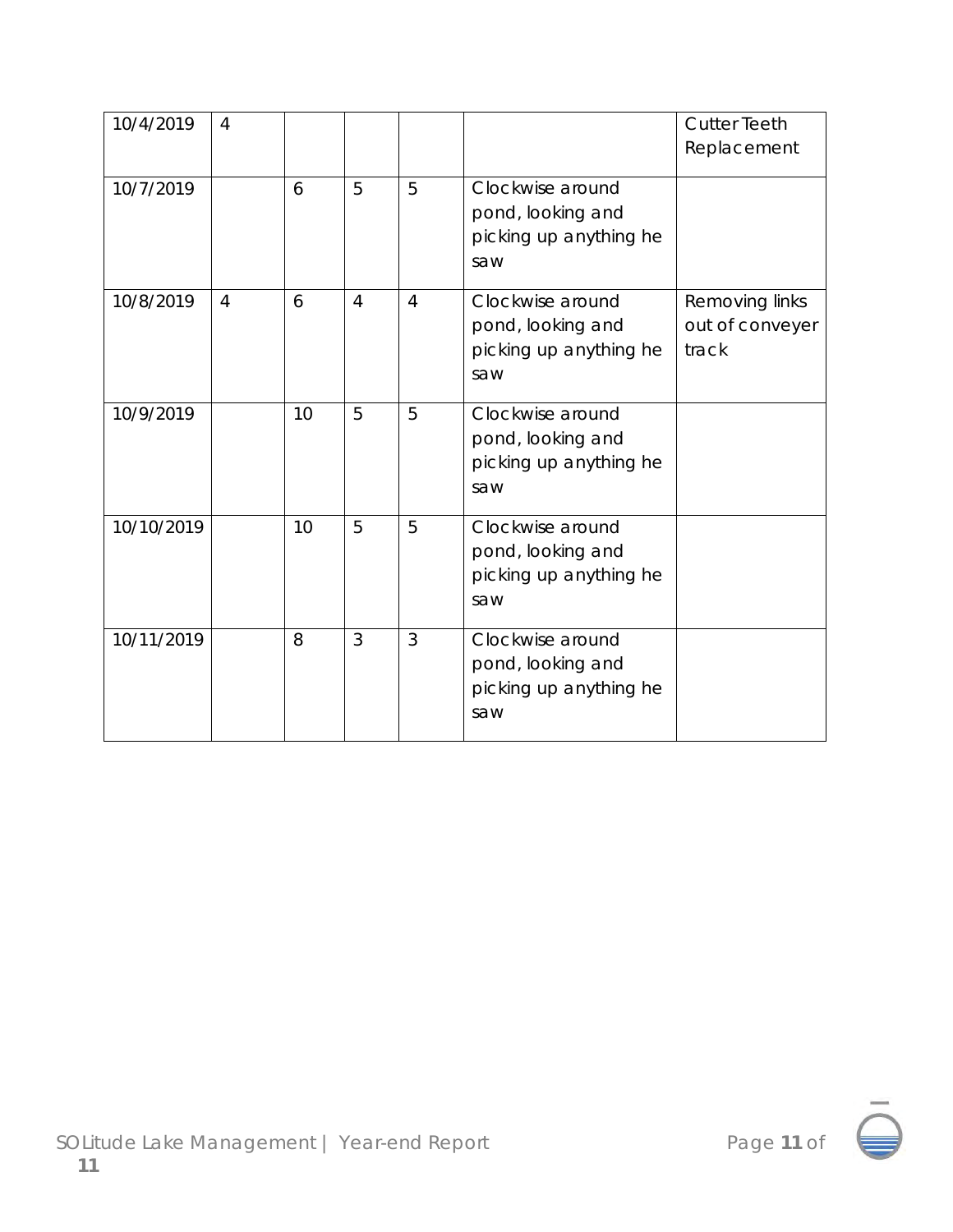|                                             | THE COMMONWEALTH OF MASSACHUSETTS                                                                  |                                                                                                                                                                                     |  |  |  |
|---------------------------------------------|----------------------------------------------------------------------------------------------------|-------------------------------------------------------------------------------------------------------------------------------------------------------------------------------------|--|--|--|
| DEPARTMENT OF FISH AND GAME                 |                                                                                                    |                                                                                                                                                                                     |  |  |  |
|                                             | One Rabbit Hill Rd                                                                                 | OFFICE OF FISHING AND BOATING ACCESS<br>Westborough, MA 01581                                                                                                                       |  |  |  |
|                                             | TEL. 508-389-7814<br><b>2019 SPECIAL USE PERMIT</b>                                                | FAX 508-389-7890                                                                                                                                                                    |  |  |  |
|                                             | Summer                                                                                             |                                                                                                                                                                                     |  |  |  |
|                                             | Event Date Monday, July 1, 2019<br>End Date Friday, September 27, 2019<br>Waterbody Baddacook Pond | 13329<br>Permit #<br>Location Groton                                                                                                                                                |  |  |  |
|                                             | Organization Solitude Lake Management                                                              |                                                                                                                                                                                     |  |  |  |
|                                             | <b>Type of Event:</b> Mechanical Removal Of Aquatic Weeds                                          |                                                                                                                                                                                     |  |  |  |
| Arrival Time 7:00 AM                        | Start Time 7:00 AM                                                                                 | Return Time 4:00 PM                                                                                                                                                                 |  |  |  |
| Max Vehicles 0                              | Max. Boats 0                                                                                       |                                                                                                                                                                                     |  |  |  |
| Environmental<br>Police Officer<br>Required | <b>No</b><br><b>Comments / Special Conditions</b>                                                  | <b>APPROVED</b><br><b>MASS. OFFICE OF FISHING &amp; BOATING ACCESS</b>                                                                                                              |  |  |  |
| The Project.                                |                                                                                                    | This Permit Is For Launching And Retreiving Equipment And Loading Harvested Weeds Onto<br>Trucks. The Ramp Shall Not Be Blocked Or Closed To The General Public For The Duration Of |  |  |  |
|                                             | boat, trailer and equipment.                                                                       | STOP the spread off nuisance aquatic plants and animals. REMOVE all plants and animals from                                                                                         |  |  |  |
|                                             | <b>DISPLAY THIS PERMIT IN YOUR VEHICLE WINDSHIELD</b>                                              |                                                                                                                                                                                     |  |  |  |
|                                             | Lauren Sullivan                                                                                    |                                                                                                                                                                                     |  |  |  |

Shrewsbury, MA 01545 590 Lake St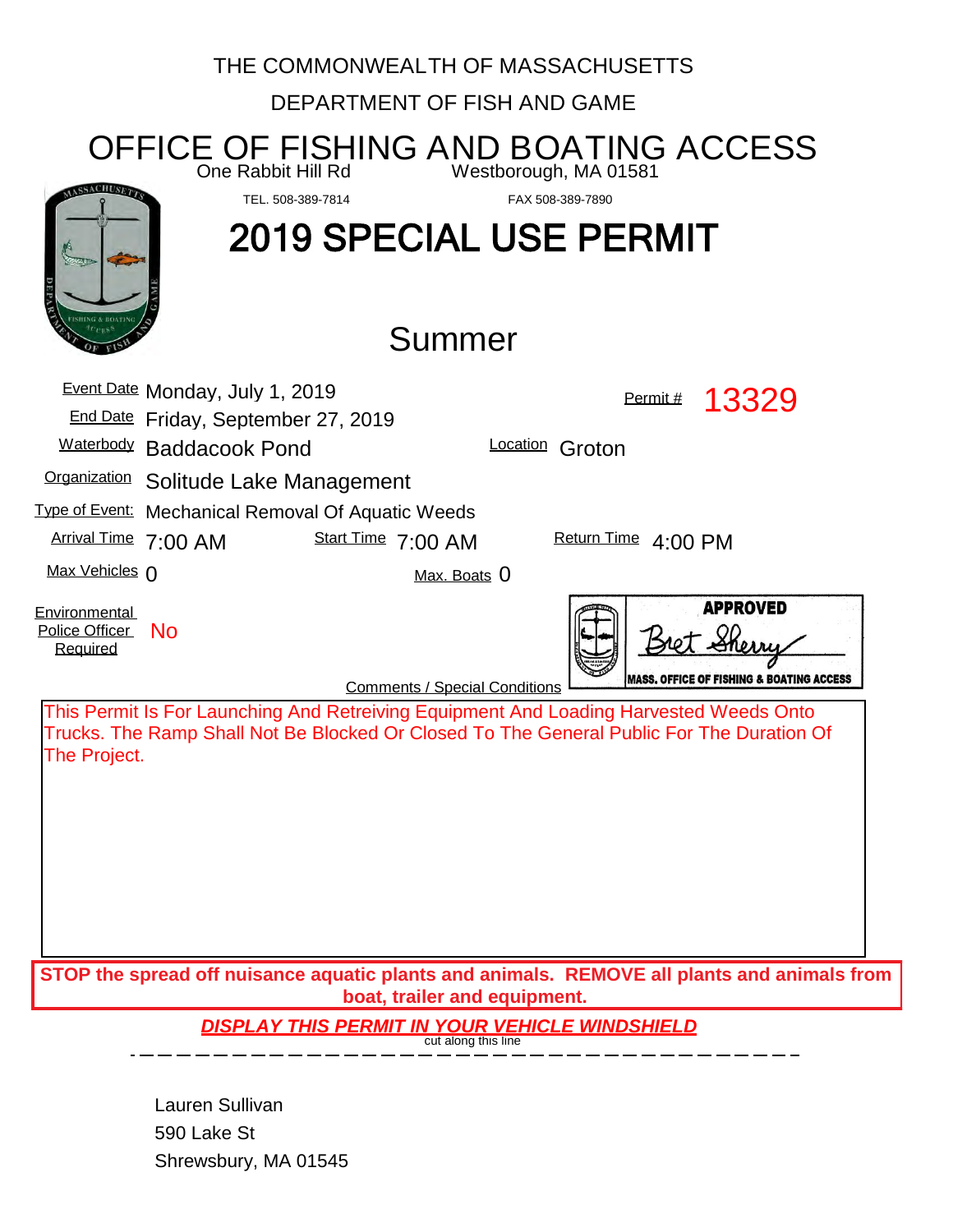### Figure 1: Harvesting Area



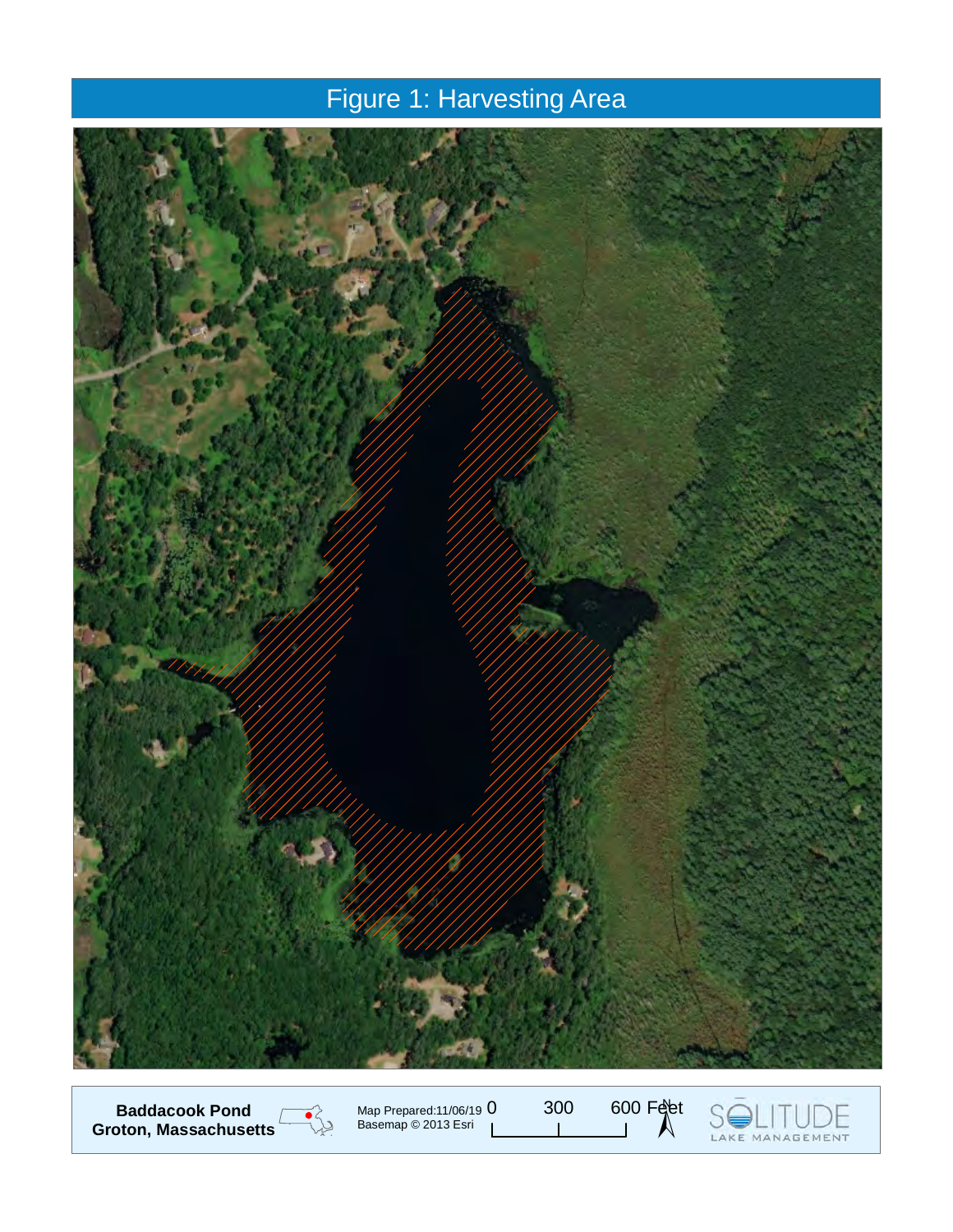## Figure 2: Harvester GPS Tracks



300 600 Feet **Baddacook Pond**  $\overline{\bullet}$ Map Prepared:11/06/19 **Groton, Massachusetts** Basemap © 2013 Esri LAKE MANAGEMENT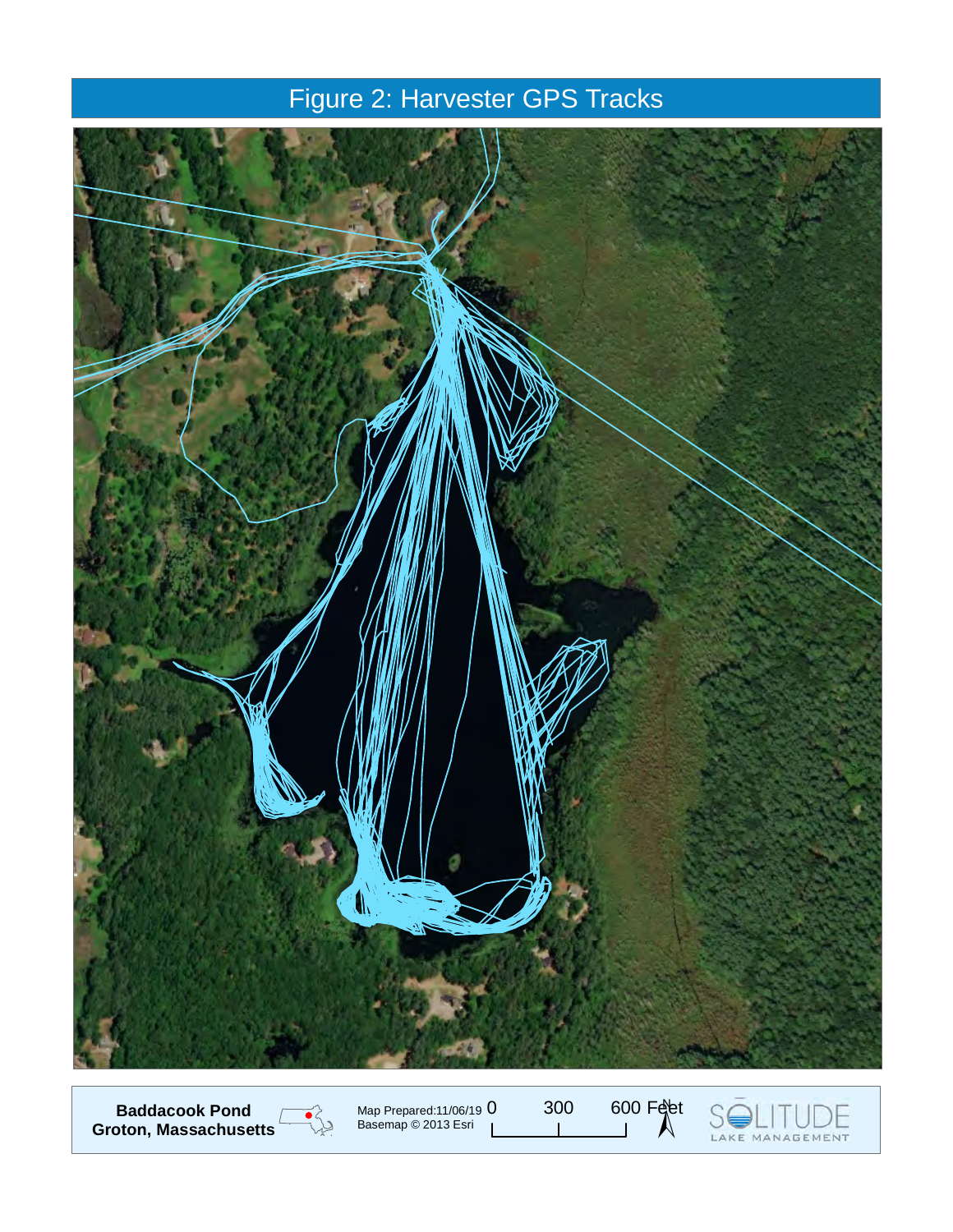### Figure 3: 2019 Pre Survey BioVolume



**Baddacook Pond Groton, Massachusetts** Map Prepared:12/11/19 Basemap © 2013 Esri



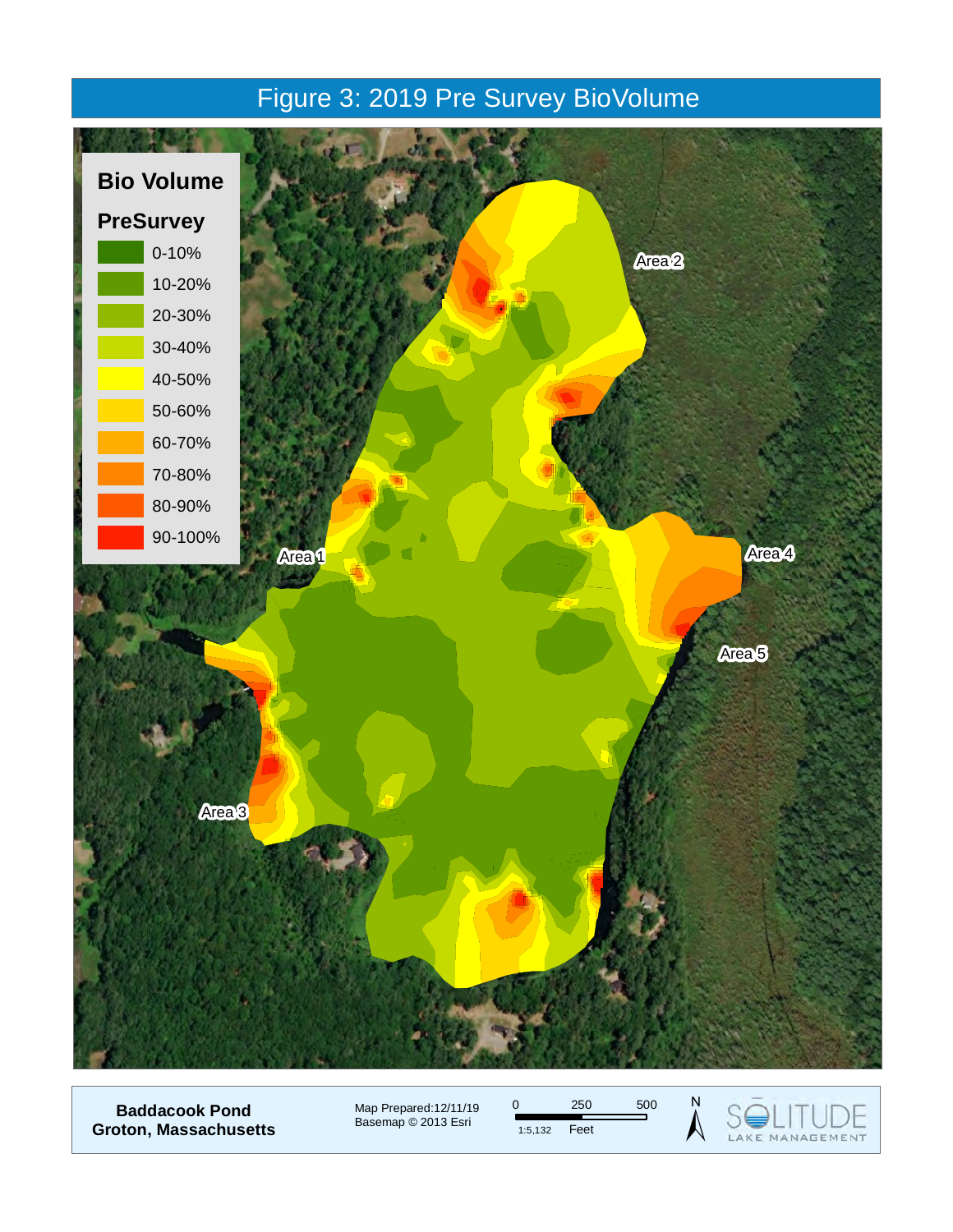### Figure 4: Post Mgmt Biovolume



**Baddacook Pond Groton Massachusetts**

Map Prepared:12/11/2019 Basemap © 2013 Esri